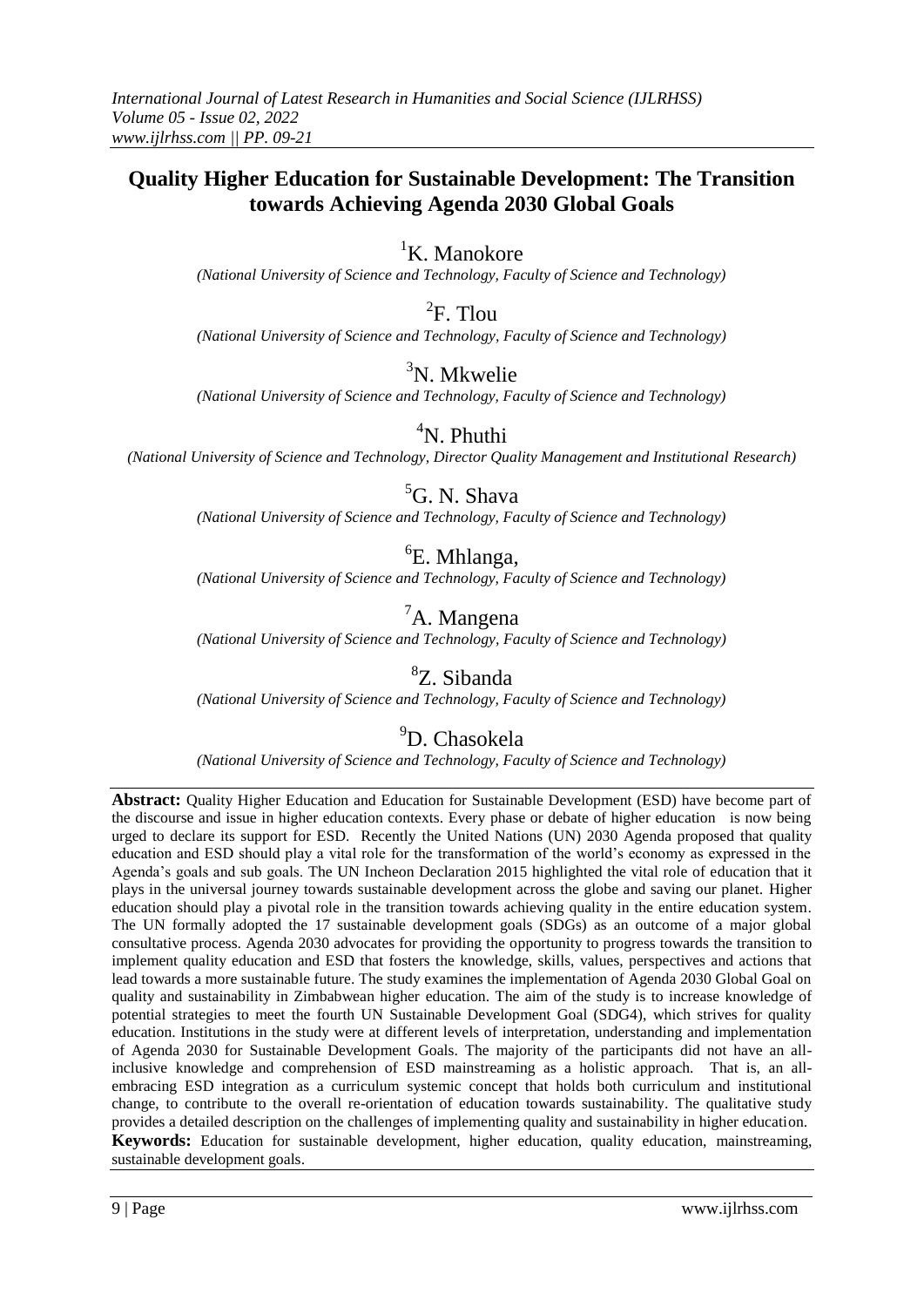#### **Introduction**

Quality in Higher Education can be influenced by interrelated elements inform of Content, Methods, Curriculum, Policy, Community and Institution. However, quality is a complex, multi-dimensional issue and its meaning is often difficult to articulate. Quality is defined in terms of: 'value for money', 'fitness for purpose', 'zero defects', 'consistency', 'transformative process' (Nair, Webster and Mertova, 2010). Derived from these definitions, the vision of Education for Sustainable Development (ESD) is a world where everyone has the opportunity to benefit from quality education and learn the values, behaviours and lifestyles required for a sustainable future and for positive societal transformation (Milutinovic, 2013). Furthermore, quality is considered in relation to a variety of stakeholders with an interest in higher education and each of these stakeholders may potentially perceive quality differently (Nair, Webster and Mertova, 2010). The study views quality enhancement as directly concerned with adding value, improving competencies and implementing transformational change. Therefore, the study analysed how educators in selected Zimbabwean Higher Education institutions were empowered to become leaders for sustainable development to provide quality education. That is, the interpretation of Agenda 2030 for Sustainable Development Goals by the Ministry of Higher and Tertiary Education, Innovation, Science and Technology Development (MHTEISTD) and participating institutions. This empowerment can be demonstrated through capacity building and professional development training programs that focus on inter- and trans-disciplinary approaches of sustainable development education and research (Mader, Scott and Razak, 2013). The study also explored the complexity of integrating ESD to achieve transformative change towards achieving Global Agenda 2030 in universities and colleges in the country. Current practices were benchmarked and challenges affecting the institutionalisation of ESD within the institutions were analysed and profiled. The focus was on transition towards quality higher education. Recommendations are proffered that will inform policy makers in developing alternative policy options and strategies to strengthen the process and delivery mechanisms of ESD. The main question that guided the paper was: How are higher education institutions embracing both curriculum and institutional change, to contribute to the overall re-orientation of tertiary education towards sustainability and Agenda 2030 Goals in Zimbabwe?

### **Theoretical Framework**

The theoretical framework of ESD Integration guided this study. ESD Integration is an all-embracing systemic concept and objective (Hopkins and McKeown, 2002).The view point of ESD Integration and specifically mainstreaming ESD, resonates with thoughts by Hopkins and Mckeown (2005), who identified the need for a more holistic approach to integrating ESD into the curriculum during the United Nations Decade of Education for Sustainable Development (DESD) of 2005-2014 (Miura, 2018). In other words, they suggest a holistic approach that would embrace both curriculum and institutional change, to contribute to the overall reorientation of education towards sustainability. This is contrary to an approach that tends to focus on the areas of knowledge, methods and curriculum change, usually manifesting itself either as the addition of a new ESD subject and/or the development of ESD as a cross-cutting curriculum topic. This observation is supported by an Australian Research Institute in Education for Sustainability (ARIES) study on mainstreaming ESD in preservice teacher training which argued that, Education for Sustainability needs to be mainstreamed within preservice teacher education and not just added on through the teaching of single units or marginalised content (Steele, 2010). In this respect, mainstreaming is defined by the ARIES as, the inclusion of the content and practice of a particular idea (such as learning for sustainability) within an organisation, institution or system (such as pre-service teacher education) to such an extent that it becomes embedded within its policies and activities (Miura, 2018; Ferreira, Ryan, and Tilbury, 2006). More so, Miura (2018) views mainstreaming as a more focused activity within the specific areas of the curriculum and the institution (e.g. curriculum mainstreaming and institutional mainstreaming). However, earlier attempts at integrating ESD in educational institutions at all levels have only been through curriculum mainstreaming.

The ESD Integration Framework recognises that at the core of any attempt at ESD integration is the basic understanding of ESD as a holistic and integrated vision of education that draws on the evolving concept of sustainable development. It acknowledges the interrelatedness of the social, economic and environmental dimensions. It also recognises that these three dimensions are embedded in culture and are influenced by the prevailing political context. These contextual realities are further informed and advanced by multi-disciplinary or cross-disciplinary thinking which recognises that sustainability is by nature holistic and interconnected. It is important to note that, the ESD Integration Framework may be influenced by the following six interrelated elements that surround it: Content, Methods, Curriculum, Policy, Community and Institution. More recently, there has been recognition that successful integration requires institutionalisation, or institutional mainstreaming. This is further informed by relevant policy frameworks and contextual realities (Miura, 2018). Examples of current curriculum mainstreaming practices include;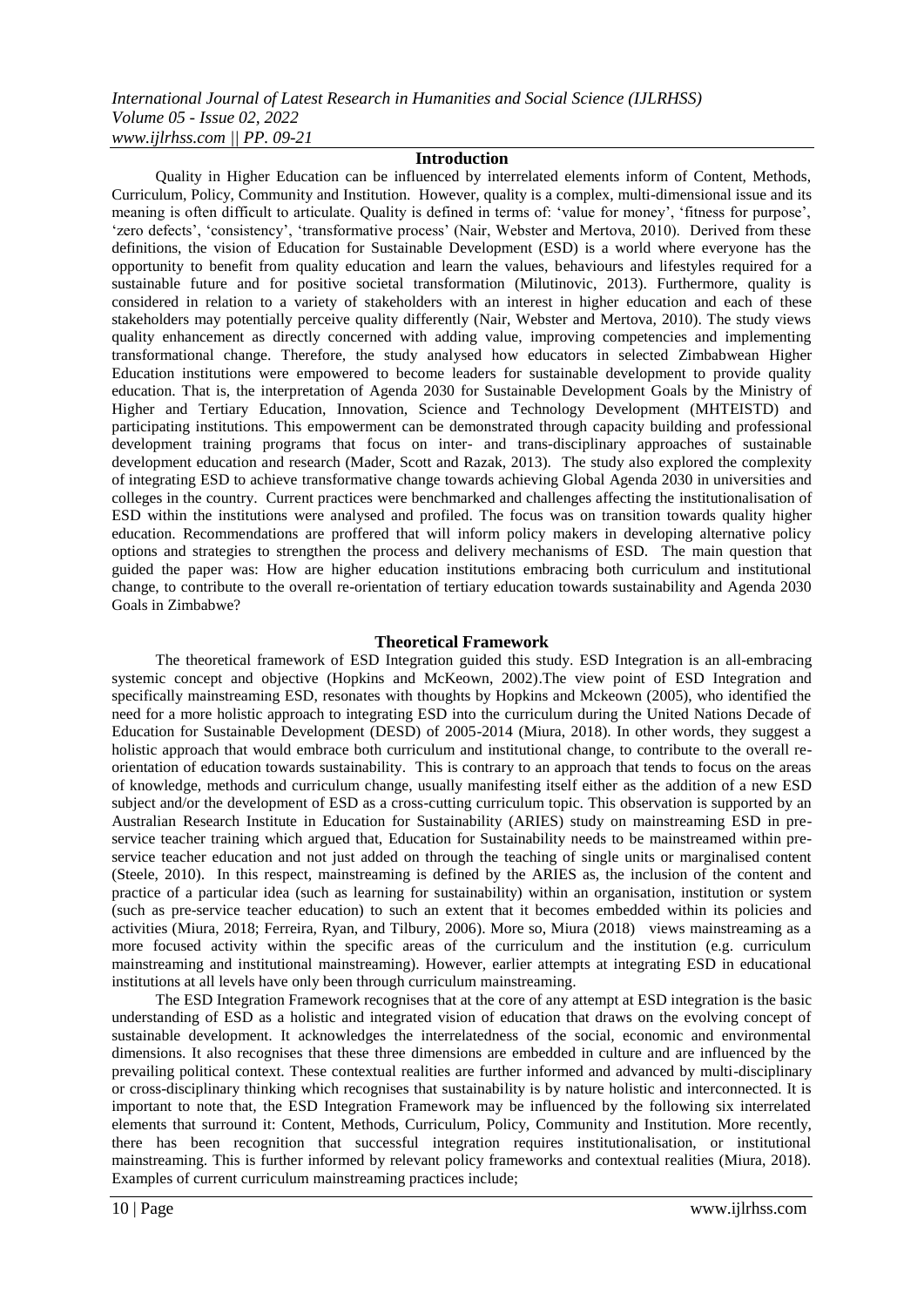*www.ijlrhss.com || PP. 09-21*

- Creating a standalone ESD-specific subject;
- Embedding ESD in existing subjects or across the curriculum;
- Adopting a thematicissue or problem-based approach like climate change, air pollution, deforestation (etc.), based on the local realities;
- Incorporating the use of teaching and learning methodologies consistent with ESD principles of learner-centered and participatory approaches, such as field trips;
- Conducting ESD-based co-curricular or extra-curricular activities, such as the use of student clubs and associations and activities;
- Engaging with the local community, often through project-based learning opportunities.

Miura (2018) gives these examples as an illustration of how these practices are possible entry points, or building blocks, for the holistic curriculum and whole-institution integration that ESD aims to achieve. Other examples of successful ESD integration that are better described as institutional mainstreaming, in which a whole-of-institution approach to ESD has been taken, include Eco-Schools and Green Schools. These involve the development of institution-level policies and the engagement of the local community. It is important to understand the difference in orientation toward the 'education about sustainable development', or 'education for sustainable development'. The difference is not only linguistic: education for sustainable development underlines the promotion of values and behaviours in line with sustainable development principles. On the other hand, education about sustainable development means teaching and learning about the concept itself, politics, policies and sustainable development theories, including the parallels with similar concepts and theories (Milutinovic, 2013).

## **Literature Review: The 2030 Agenda and its SDGs**

The Millennium Development Goals (MDGs), the predecessor of the Sustainable Development Goals (SDGs), have been widely criticised for overlooking higher education as an important factor in the development process [\(Teferra,](https://www.universityworldnews.com/fullsearch.php?mode=search&writer=Damtew+Teferra) 2020).

The 2030 Agenda for Sustainable Development, adopted in September 2015 by all nations (of the United Nations) is a powerful universal framework for action to end extreme poverty, fight inequality, foster peace and justice, and protect our planet. The agenda ushered in a new vision centered around three dimensions of sustainable development: economic, social and environmental. These three aspects were cited as the three pillars of sustainable development. However, UNESCO identifies four intertwined dimensions to sustainable development including culture. The Agenda emphasises the roles of stakeholders in solving our common and globally interrelated challenges. The 2030 Agenda explicitly calls on all to apply their creativity and innovation to solving sustainable development challenges and meet societies' most pressing problems. It also seeks to strengthen the science–policy interface as an evidence based instrument to support policy makers in the implementation of the 2030 Agenda and its SDGs. More clearly, sustainability is a paradigm for thinking about the future in which environmental, societal and economic considerations are balanced in the pursuit of an improved quality of life (Carpentier & Braun, 2020; Singh, 2019 and Miura, 2018)

As stipulated in the agenda, sustainable development recognises that eradicating poverty in all its forms and dimensions, combating inequality within and among countries, preserving the planet, creating sustained, inclusive and sustainable economic growth and fostering social inclusion are linked to each other and are interdependent (Singh, 2019). In this regard, Carpentier & Braun, (2020) observe that, unlike the Millennium Development Goals, SDGs address the root causes of poverty, inequality, environmental degradation, and conflicts by addressing economic, social and environmental issues in an integrated way. The 2030 Sustainable Development Agenda lays down seventeen Sustainable Development Goals (SDGs). Therefore, the ultimate goal of sustainable development is to improve the quality of life for all members of a community, all citizens of every nation and the world while ensuring the integrity of the life support systems upon which all life, human and non-human, depends. The special conceptual contribution of sustainable development is that it represents the balanced integration of social and environmental objectives with economic development. The World Commission on Environment and Development (WCED) argued for an approach to development that would take into account the relationship between ecological, economic, social and technological issues, defining it as: "…development that meets the needs of the present without compromising the ability of future generations to meet their own needs". On the same note, Hopkins and McKeown, (2002) and Miura, (2018) posit that, ESD is both a vision and a process for learning about our interconnected world. As a process, it motivates us to identify and act in ways that contribute towards achieving our own vision of a more sustainable future. To achieve this, ESD requires that we act on three interrelated priority areas that is to: improve basic education; reorient education to address sustainability and increase public awareness and the understanding of sustainability. These priority areas are critical for this study. The concept of sustainable development has been gaining a well-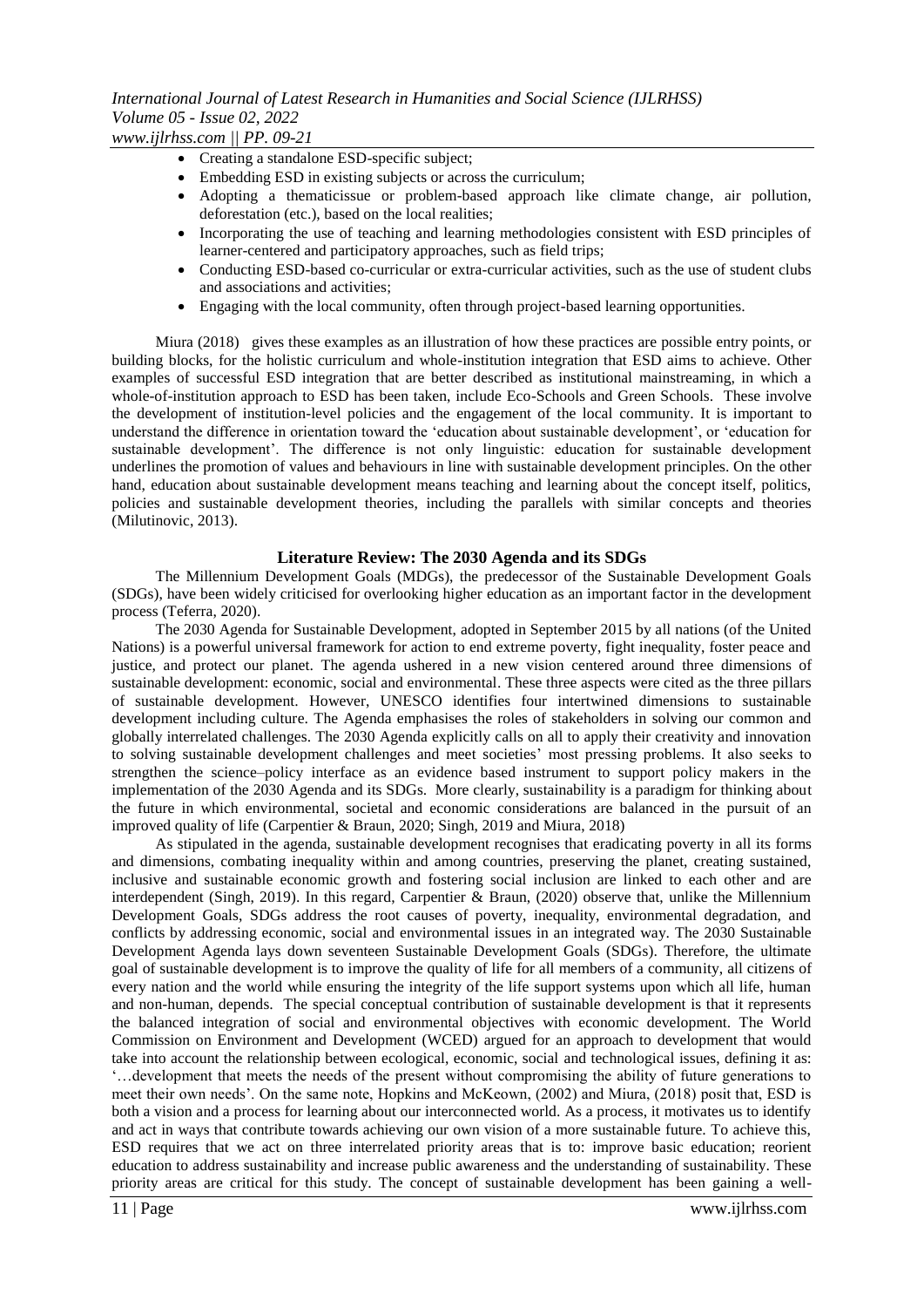## *www.ijlrhss.com || PP. 09-21*

deserved recognition over the past decades, proving to be the path to adopt when aiming toward a genuine social and economic development.

Carpentier & Braun, (2020) observe that, achieving the ambitious 2030 Agenda for Sustainable Development requires new innovative approaches that are socially inclusive and environmentally benign. Similarly, Singh (2019) notes that the implementation of the SDG4, guided by the international framework for the right to education in terms of entitlement as well as empowerment, is beset with many limitations and constraints. To begin with, when analysing the 17 goals and 169 targets of the SDGs, it is striking to note that the words "higher" and "tertiary" education, and "university" appear just once each. The only goal in which higher education is explicitly mentioned is Goal 4, which stipulates inclusive and equitable education and lifelong learning opportunities [\(Teferra,](https://www.universityworldnews.com/fullsearch.php?mode=search&writer=Damtew+Teferra) 2020). In addition groups with documented disadvantages largely remain excluded. It can be noted that globally, youth are three times more likely to be unemployed than adults, while rural and urban differentials are also evident in such areas as education, health care, and access to digital connectivity. Further, people with disabilities and those living with HIV/AIDS continue to face multiple disadvantages, denying them both life opportunities and fundamental human rights. Gender inequalities persist as women occupy only about a quarter of managerial positions in the world and face a gender pay gap of 12 percent (Carpentier & Braun, 2020). There are also serious oversights in terms of particular issues related to higher education. The document for example speaks only of ensuring equal access, not about expanding access or strengthening the sector. Despite higher education"s critical role in meeting all of the goals, the lack of active and seasoned lobbyists for higher education during the process leading to the SDGs is starkly evident in the virtual absence of higher education from this grand scheme [\(Teferra,](https://www.universityworldnews.com/fullsearch.php?mode=search&writer=Damtew+Teferra) 2020).

The Global Sustainable Development Report 2019 comes to similar conclusions and identifies four crosscutting levers that is: Governance, Economy and Finance, Individual and Collective Actions, and Science and Technology. However, the deteriorating global landscape, including deteriorating support for international trade, multilateral and scientific collaboration, and global solidarity constrains the efforts of governments and other stakeholders. It is also important to note that, the shift in development pathways and level of financing and investment is not happening at the speed or scale required. Therefore countries are duty-bound to ensure that education fulfils essential objectives as laid down in the Universal Declaration of Human Rights and in international human rights conventions. Entitlement and empowerment, two dimensions of the right to education, are inextricably linked together (Singh, 2019). Milutinovic, (2013) notes that, allegiance and discipline are often the impediment for changes, innovations and the creation of new social democracy. Thus educational reform needs to give precedence on the creativity, critical thinking, personal choices through elective contents and interdisciplinarity. Moreover, the reform should introduce learning-by-doing and lifelong learning principles as an important precondition for better adjustment to job market.

That being the case, Carpentier & Braun, (2020) report that achieving the SDGs by 2030 is feasible, as highlighted by the 2018 Stockholm Resilience Center Report 4 "Transition is Feasible: How to Achieve the SDGs within Planetary Boundaries," but requires five transformational strategies that is : transition to renewable energy, doubling productivity of sustainable food chains, new development models, reduced inequality gap, and quality education and health care for all, underpinned by gender equality. The study mainly focuses on Education as the foundation of development and that all sustainable development goals (SDGs) have educational dimensions.

### **Quality Higher Education**

Education is at the heart of creating a more sustainable future. The right to education is a matter of empowerment in imparting knowledge, values, competencies and skills, with a holistic approach to quality education (Singh, 2019). The introduction of sustainable development education in higher education arena is closely related with the predominant understanding of higher education role within the society: is it the primary role of University to develop individual skills and integrative knowledge of students, required for their better position on the job market or to contribute creating a democratic and ecologically just world (Milutinovic, 2013). A just and peaceful society cannot be attained without everyone learning to live together sustainably. By empowering all of us to change the way we think and act, ESD aims to transform society towards peace and sustainability through reorienting education and learning. Education for sustainable development enriches the objective of education: to impart knowledge, values, attitudes, skills and competencies. The SDG4 expresses the resolve of governments to ensure that good quality education is available to all without exclusion (Miura, 2018 and Singh, 2019). Mader, Scott, Razak, (2013) reported that in a global study on Higher Education for Sustainable Development respondents thought that institutional and educational quality management is most influential in striving for institutional transformation towards sustainable development. Thus, it is among higher education"s responsibility to build competences for sustainable development among students as well as among university educators to empower them to become leaders for sustainable development. Enabling leadership for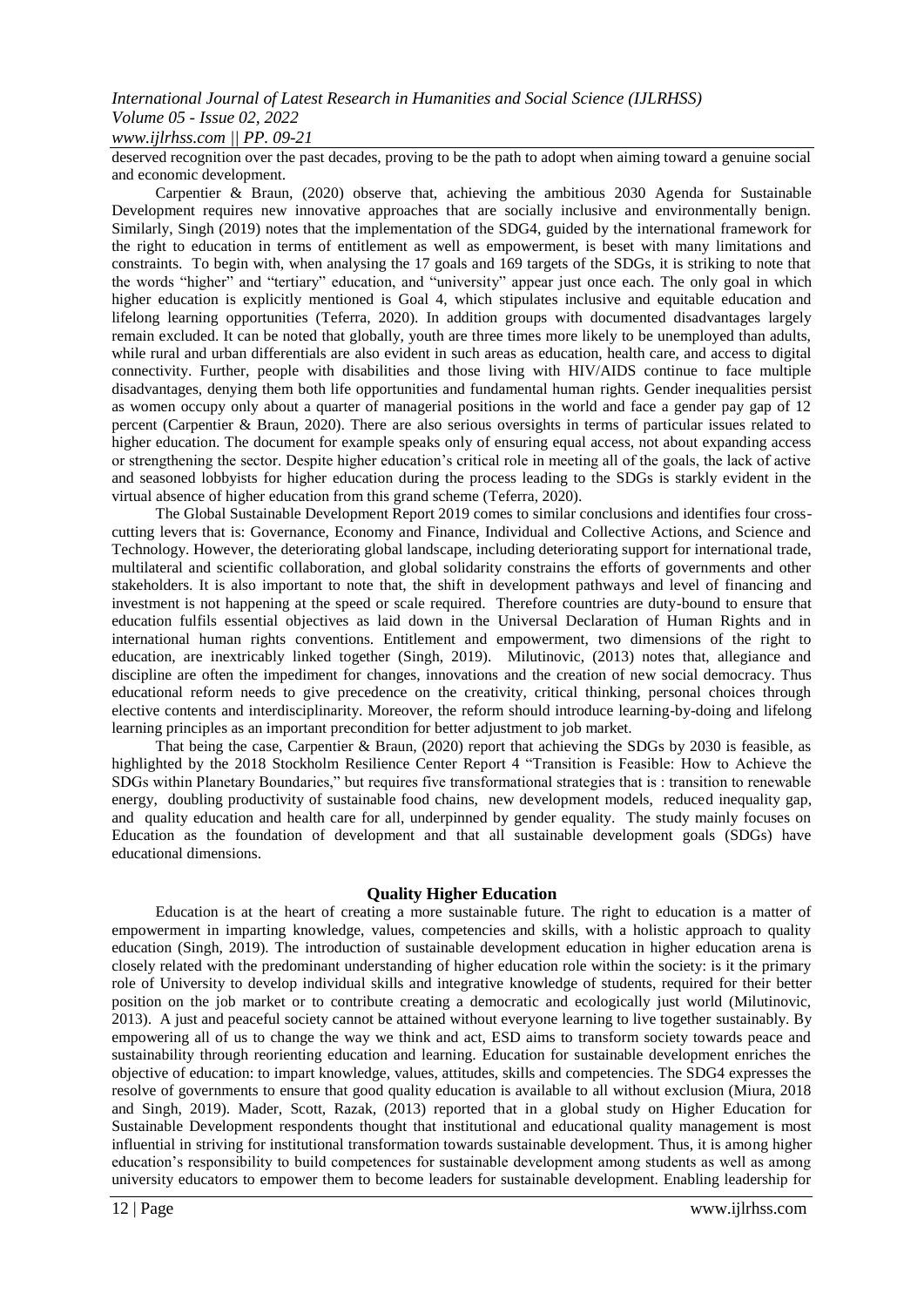## *www.ijlrhss.com || PP. 09-21*

sustainability. Universities are not only the place where professionals are to be trained; many scholars argue about their more important role and responsibility for sustainability by virtue of its influence on societies (Milutinovic, 2013). In this regard, the role of the teacher is crucial in fostering citizens who make informed and conscious decisions for a sustainable future. Teachers can act as key change agents in transforming education and society. By integrating ESD in higher education, learning methods and content can be reoriented towards sustainability. It is in this context that building the capacities of teachers and educators has been identified as a priority action area by the Global Action Programme (GAP) on ESD, which provides the international framework for accelerating and scaling up ESD actions in countries around the world.

Miura, (2018) is of the view that, Integrating Education for Sustainable Development (ESD) in teacher education is both an opportunity and a challenge. Teachers can play a vital role in transforming society towards sustainability, and if they are to play this role effectively, the integration of ESD in teacher education is one of the most essential requirements. On the same note,international as well as institutional stakeholders are demanded to rethink HEI and support policies that foster a substantial change in higher education for sustainable development. HEIs from around the world have been elaborating and implementing different methods to integrate sustainability into their education, research operations, and in- and outreach activities. HEIs have just started to implement sustainability into their education, research and operations programs. However, many of these activities are limited to "greening campus" initiatives, or the integration of sustainability related topics into existing curricula or research. But transforming HEI and society requires a whole institution approach that brings sustainable development into the mainstream of education, research and operations.

In fact, there is evidence to suggest that higher education does not fully understand the true nature of the challenge and that sustainable development is still considered as an innovative idea in most universities and has not yet permeated all disciplines, scholars, and university leaders (Milutinovic, 2013). This mainstreaming is only achieved, when the idea of sustainability is accepted and integrated into a university"s culture and its day to-day operations (Mader and Rammel, 2015). There is a big gap between what is told in national or regional strategies and what is done to empower people to act accordingly (Mader, Scott and Razak, 2013). There is evidence that this absence is already having an effect on funding decisions on the ground. The minister of science and higher education of Ethiopia, for example, noted recently that, while support to other sectors of the education system is growing, the sector under her portfolio is still considered a luxury by most and garners only marginal support [\(Teferra,2](https://www.universityworldnews.com/fullsearch.php?mode=search&writer=Damtew+Teferra)020).

Therefore, to achieve the SDGs by 2030, we must dramatically step up the pace and breadth of implementation and truly embrace the principles of inclusion and sustainability, including sustainable finance (Singh, 2019). HEIs and higher education policy needs to take action to change not only single curricula, research programs or waste systems within institutions but enable a whole of institution and system-wide transformation in collaboration with practice (Mader, Scott and Razak, 2013). For example, the Republic of Serbia Strategy of Education Development to 2020 treats education in close connection with other sectors and the changes cover all education levels from preschool to lifelong learning, with a strong emphasize on higher education. It is of crucial importance to embed the principles of ESD into the existing participation planning process and drafts produced (Milutinovic, 2013).

## **The Role of ICT in ESD and Quality Higher Education**

Bello and Johnson (2011) discuss that ICT plays a major role in managing education for sustainable development by allowing countries to leapfrog stages of economic growth by being able to modernise their education systems by adapting to new technological systems. ICT refers to technologies that enable the handling of information and facilitate different forms of communication between human and electronic systems, hence proper adaptation of these new technologies will result in quality education. Choudhary (2020) argues that ICT enables quality by providing a platform for conducting an online exam, paying online fees, accessing online books and journals which subsequently improves the teaching-learning process. They continue to explain that ICT bridges the gap thousands of learners who cannot benefit from higher education due to several controls, such as cost, time and geographical location.ICT is considered as a mainstream in higher education. ICTs are being used in many areas such as: developing course materials; delivering content and sharing content; communication between learners, teachers and the outside world; creation and delivery of presentation and lectures; academic research; administrative support and student enrolment (Mandal & Mete, 2012).

According toMartín-Garin, et al (2021) ESD requires the use of different pedagogical approaches. Some of these approaches include such as problem-based learning (PBL), research-based learning (RBL), and environmental tools, such as the life cycle assessment (LCA) and computational thinking (CT). They explain that NEST, a computer plugin for 3D Modeling is an example of how a computer bases software can integrate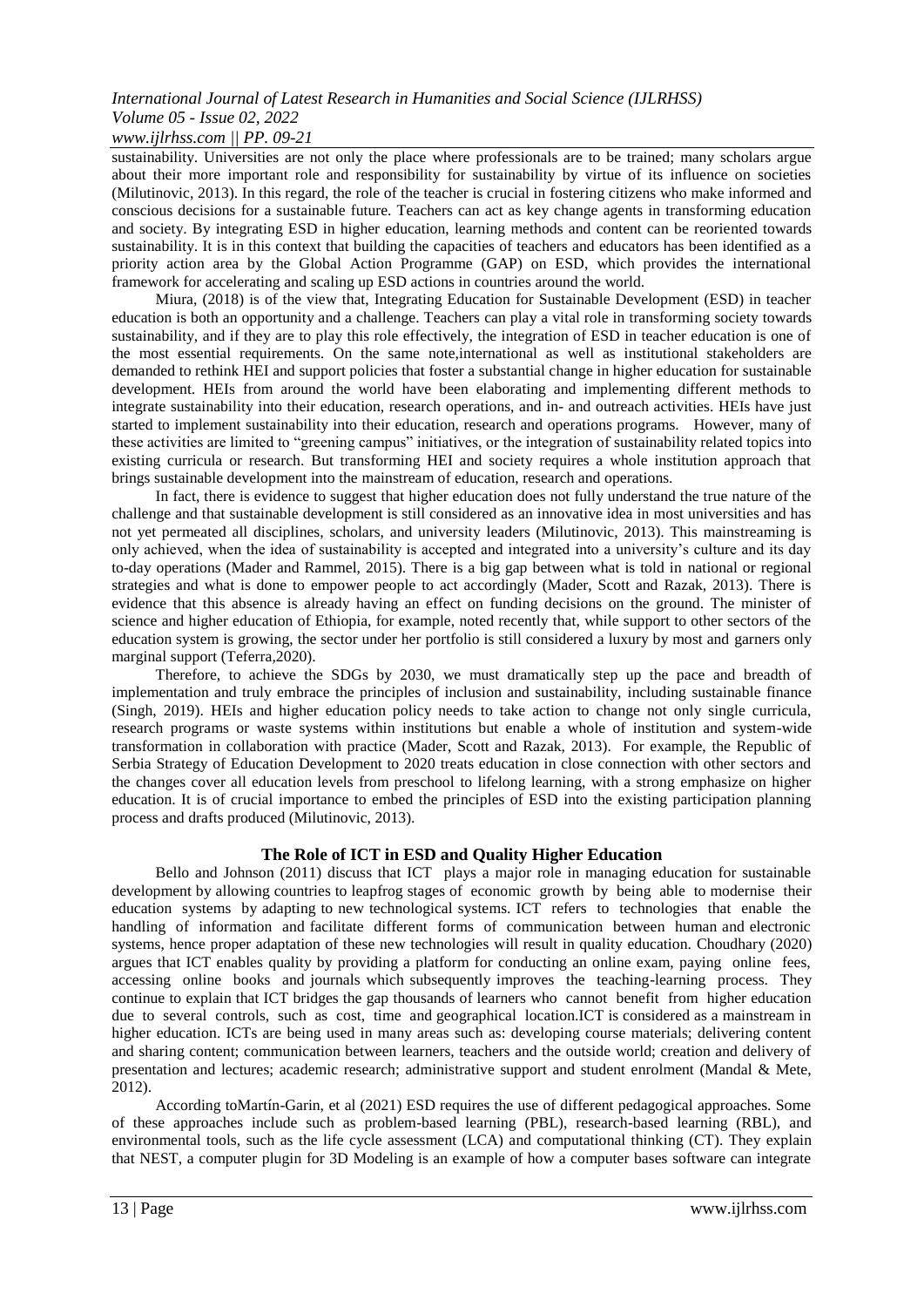### *www.ijlrhss.com || PP. 09-21*

and bring in all the approaches together. All the tools are characterised by the fact that, in one way or another, they work on competencies in relation to the SDGs, which were adopted by the United Nations in 2015.

According UNESCO (2013) an initiative called GENIE was launched in Morocco which had the intention of improving teaching quality through the appropriate use of ICT pedagogical tools. This was a boost for improving quality education in Moroccan schools. Contrary to this, Moodly and Adu (2014) concluded in a study that technological advancement does not necessarily mean that there will be an improvement in teaching and learning standards. But rather the focus has to be on technology that adds value to the education experience, and institutions need to guard strongly against administrative processes and procedures that threaten to overwhelm and detract from the value of teaching and learning.

### **Methodology**

This study followed the Qualitative Constructivist-Interpretive Paradigm as the proponents argue that the core of understanding is learning what people make of the world around them, how people interpret what they encounter, and how they assign meanings and values to events or objects. The design is alsoidiographic as it is committed to understanding how particular experiential phenomena have been understood from the perspective of particular people, in a particular context. In this case the vision of Education for Sustainable Development. In-depth interviews and document analysis techniques were employed. Relevant and official data for this study was collected and collated from existing literature on Agenda 2030 Global Goals. For comparative analysis of their response to SDGs, the researchers purposively sampled 5 Participants from each of the following institutions; National University of Science and Technology, Great Zimbabwe University, J. M. N. Polytechnic and Masvingo Polytechnic.As a consequence, the paradigm utilises small, purposively-selected and carefullysituated samples, and may often make very effective use of single case analyses (Smith, Flowers and Larki, 2009).

#### **Ethical Issues**

Clearance and consent were sought from NUST and participating institutions and individuals. Participants were accorded rights for informed consent, confidentiality and protection from harm.

#### **Findings and Data Analysis**

#### **Participants' interpretation of Agenda 2030 for Sustainable Development**

The study sought to find out how participants understood Agenda 2030 for Sustainable Development. Most participants had an idea of what the phenomenon is all about and what it entails. They could explain or describe one or two sustainable development goals that interested them. Economy, education, development, gender and environment aspects were recognised. However the results did not reflect a comprehensive understanding of Agenda 2030 for Sustainable Development. In summary, participants defined Agenda 2030 for Sustainable Development as;

- Development of the economy and improvement of the environment.
- An expression of intent with regards to improvement of living standards.
- By 2030 the world should have achieved the goals of sustainable Development.
- A way of promoting the achievement of a set goals, set to make the world a better place to live.
- National vision of presenting a middle income economy; *education should not be for its own sake. Tertiary education should spearhead man power development.*
- UN targets for national level development*; a set of targets for peopleto live in harmony with the environment and everybody should be taken on board. A noble cause to take care of the earth so as not to undermine the future. Past, present and future generations to enjoy better life.*
- *Means to do things on our own and not harm others. Donor syndrome should go, there is need for own funding.*
- Issues to do with gender; *the government has a mandate to promote gender equity for the professional & non-professionals, so as to capacitate women by 2030. There should be gender balance projects that can be done for the country to survive. It's a balance between male and female student enrollment.*

#### **Information sources on Agenda 2030 for Sustainable Development**

As a follow**-**up to the question on interpretation and to establish if the source of information dissemination on SDGs was systematic from MHTEISTD to all the institutions and faculties/departments in the study. In this regard participants identified various sources of information on Agenda 2030 for Sustainable Development. The findings point to various formal and informal sources. There was however little deliberate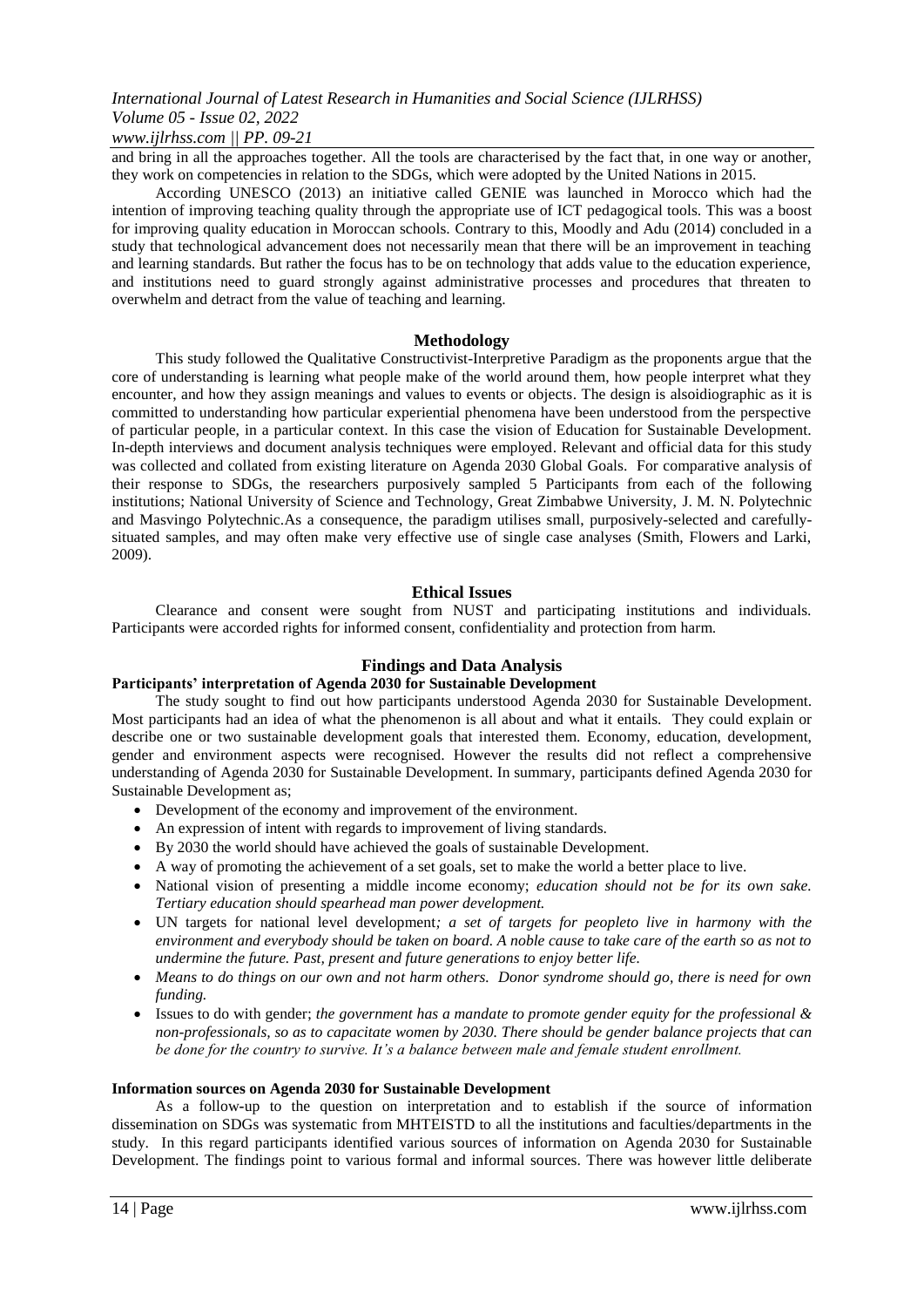## *www.ijlrhss.com || PP. 09-21*

effort by institutions to disseminate information and orient staff towards education for sustainable development. The responses were as follows;

- Workshops,
- Research conferences,
- Newspaper articles, Radio and TV programmes such asZBC TV News,
- Personal studies*; 'I did a BA with a topic on sustainability',*
- College policy,
- President's addresses,
- *First time to hear about the concept*.

## **Promotion of SDG achievement by HEIs**

Mader and Rammel, (2015) argue that, mainstreaming is only achieved, when the idea of sustainability is accepted and integrated into a university"s culture and its day to day operations. Furthermore, Education for sustainable development underlines the promotion of values and behaviours in line with sustainable development principles (Milutinovic, 2013). In this regard, the study sought to establish how institutions were promoting the achievement of SDGs with respect to institution"s own sustainable development policies, strategies, seminars, conferences, plans, programmes and campaigns to raise awareness and catalyse action among local governments, civil society, businesses, academia, media etc. This would be a holistic approach that embrace both curriculum and institutional change, to contribute to the overall re-orientation of education towards sustainability, than to focus on the development of ESD as a cross-cutting curriculum topic (Steele, 2010). Indications were that institutions already had running policies and programmes that may relate to Agenda 2030 for Sustainable Development but notnecessarily as a result of. For example; apprenticeship, environmental and AIDS programmes, recruitment policies etc. A reflection of education about sustainable development than education for sustainable development. Though other campaigns were mentioned the most prevalent one was on gender balance. However, some institutions indicated that they had; partnerships with non-governmental organisations like Swedish International Centre of Education for Sustainable Development (SWEDESD) etc, drafted tailor-made regulations, course outlines or implementation was at its initial stages. Others indicated that there were no direct or specific programmes as initiated by UNESCO. Some respondents were as follows;

- *The institution is offering hands on courses.*
- *We are encouraging innovation through design projects e.g. automotive engineering.*
- *There is a department that spear heads environmental programmes.*
- *We are actively involved in the Sustainability Starts with Teachers a capacity building programme for Teacher Educators on ESD which is implemented in partnership between the UNESCO Regional Office for Southern Africa, Rhodes University, the Southern African Regional Universities Association (SARUA) and the Swedish International Centre of Education for Sustainable Development (SWEDESD). The programme is a regional programme that falls within UNESCO's Education for Sustainable Development: Towards achieving the SDGs or ESD for 2030.*
- *AIDS day campaigns and AIDS programmes are running.*
- *The college encourages prospective female students to apply. Not discrimination against people who are HIV positive.*
- *Recruitment policy e.g. prospective female students are encouraged to apply in Engineering Department, student selection has a quarter system for gender balance. Online enrolment and participation by female students at national programmes such as ZITIF, TIFAZ etc. Institution conscientise its members on gender issues through initiatives such as SAYWHAT, a donor funded programmes on sexual reproductive health.*
- *Affirmative action in enrolment in STEM subjects. Encouraging people living with disability to apply at the institution for tuition.*
- *Making our lecture rooms inclusive (have ramps) and toilets also cater for disabled people, doing sensitisation programs and workshops, etcUse of gender neutral terms; chairperson, head, etc.Having structures to cater for SD issues especially sexual harassment.*
- *Gender policies e.g. crafted a sexual harassment policy, promotion of gender balance during interviews.*
- *Taking part in Gender based violence awareness campaigns, Girl-child empowerment programs, and female student quota system in the SRC.*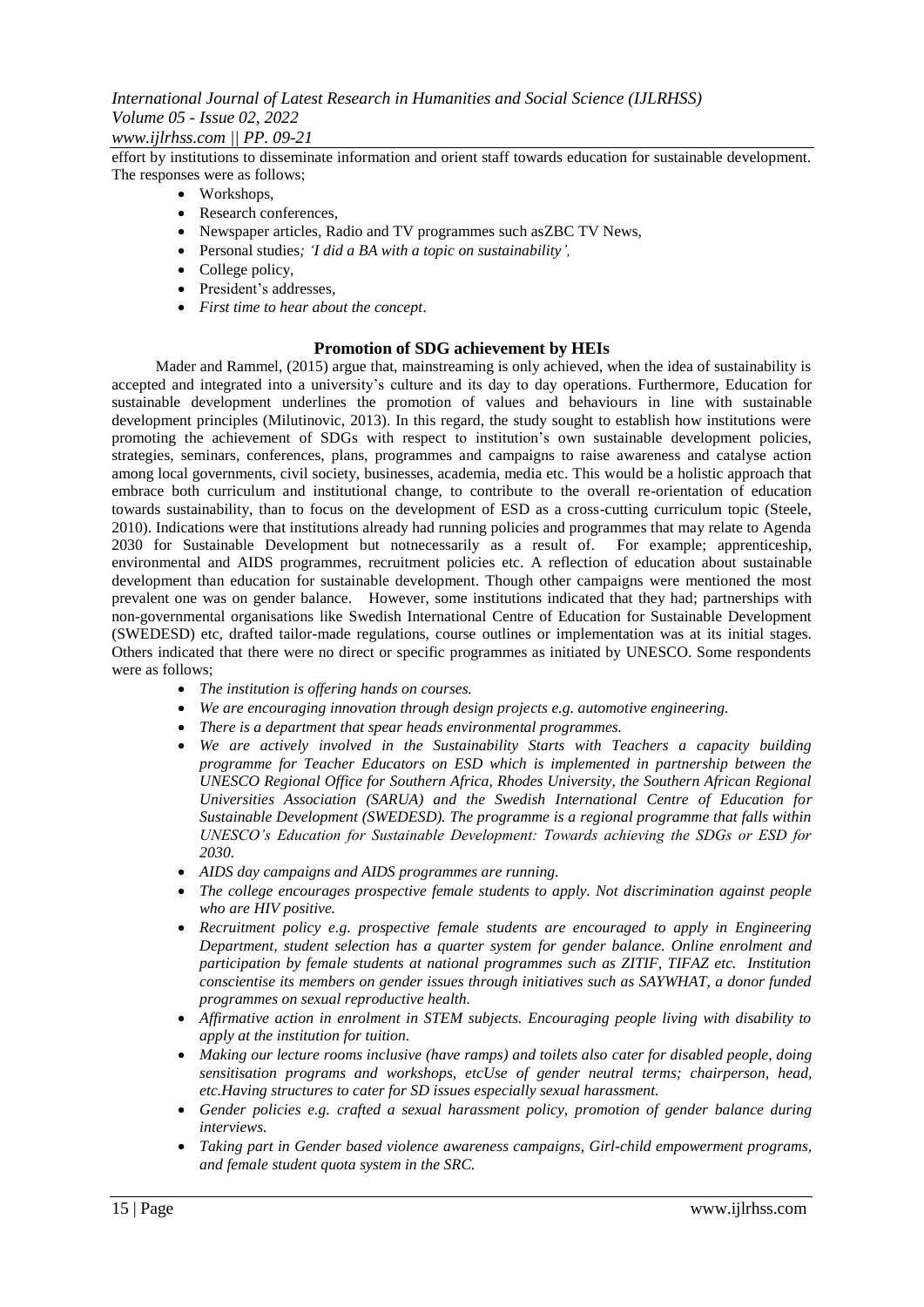### *International Journal of Latest Research in Humanities and Social Science (IJLRHSS) Volume 05 - Issue 02, 2022 www.ijlrhss.com || PP. 09-21*

- *Manpower Development Act Dean of Education has clubs especially for the girl child. Prizes from former MHTEISTD minister for best female students.*
- *Students are learning about water conservation in the community e.g. at Tokwe Mukosi lake.*
- *Traditional Apprenticeship Programme (TAP), was designed for people without 5 O levels do short courses.*
- *We participate in clean-up days, we have bins around campus, town cleaning and community involvement.*
- *We have activities like teaching of Agriculture so as to link with community. National Agriculture for dry Areas like Chivi district to sustain communities.*
- *We have only recognised the Environmental day. Planting lawns and shrubs and trees; cleaning campaigns, earth day, Tree Planting day.*
- *Doing some sustainable development projects such as recycling waste, water harvesting.*
- *Horticulture department budding trees for the community, students attached to various communities including farms and schools.*
- *Greening the institution project, Paper recycling by making teaching media*
- *Having departmental meetings discussing the issues of SDGs, Encouraging students to improvise teaching materials.*
- *Mainstreaming some aspects of ESD in our different subject areas.*

### **Promotion of Creativity, Expertise, Technology and Financial Resources**

Milutinovic, (2013) delineates education for sustainable development as a means of knowledge transfer and values creation; education for sustainable development as a means of human capacity development and the development of personal abilities to choose the sustainable alternative. How institutions in the study were promoting creativity, expertise, technology and financial resources to achieve transformative change and solve sustainable development challenges was sought. Transformative change, involves changing norms and institutions, both formal and informal that shape the behaviour of people and organisations in the social, economic, environmental and political spheres (UNRISD, 2016).The findings reflect a wide array of activities that may address these critical needs. For example, the introduction of technopreneurship (entrepreneurship skills), establishment of partnerships with public, community and non-governmental organisations among others. However, most of the activities relate to the university and polytechnic initial mandate. Some participants responded as follows:

- *We have introduced a 3 facet, Post Graduate Diploma in Higher & Tertiary Education. Professors, doctors etc. are also undertaking that programme.*
- *We have partnered UNESCO, UNICEF to capacitate teachers with an in-service programme. We are reviewing programmes to meet 21st skills.*
- *We are working with MoPSE in the Competence Based Curriculum for the right trajectory. Creativity is on change of curriculum from theory to practical hands on skills. Community involvement is seen through market creation.*
- *On creativity students are being equipped with critical skills so that they don't think in silos. Creativity for lecturers and students is witnessed through community start-ups. Skills identification are also coming from communities indigenous knowledge.*
- *The institution is studying community technologies, for example drying of grain. However, indigenous systems have limitations and challenges. There is need for resources. Technology is not working in some situations, people are going back to indigenous knowledge. To get the best, there is need for a hybrid of technology and indigenous knowledge.*
- *Still on technology, students are being exposed to community development through research.*
- *An Entrepreneurship module was introduced to promote self-employment and to improve financial base for students and community.*
- *Polytechnic is practical oriented to create employment. Former students have companies that take current students on attachment.*
- *Polytechnic means offering different technical courses, commerce, engineering and applied science.*

#### **Balancing Social, Economic and Environmental Sustainability**

Institutions were probed on how they have balanced the social, economic and environmental sustainability since the 17 SDGs were integrated. The student element remains key and should be visible in this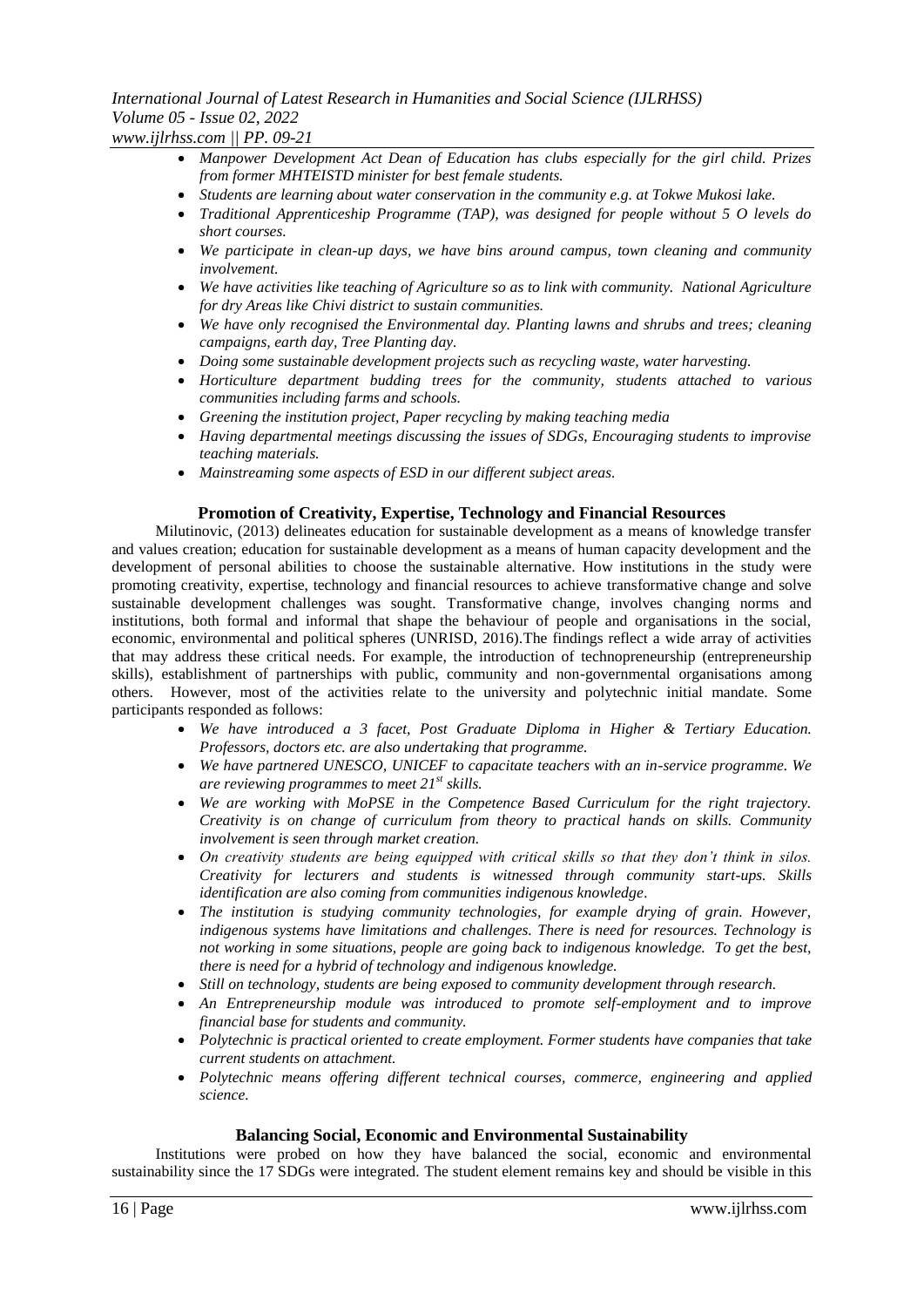## *www.ijlrhss.com || PP. 09-21*

endeavour. Singh, (2019) notes that, the most abundant and purpose-driven resources we have, the minds and skills of our college and university students. The findings also shows that institution-community engagement on different projects is very popular, for example; community related clinics, constructions, etc. The following were some of the their responses to address this question;

- *We have a community law clinic, healthy clinic and an education clinic is on its way for schools e.g. school heads are not trained on promotion. Proposal to use environmental resources to promote the 3 clinics above for local market. Community engagement is key for education 5.0, taking university to the people. The institution has won Grants for permaculture to work and capacitate primary and secondary schools. However, we are sensitising the community through education and teaching students entrepreneurship.*
- *We are working with the community e.g. Amarula processing plant in Rutenga Mweneziwas funded by MHTEISTD. The community comes to acquire skills, the college was involved in its construction and the complex was built by students. There are plans to assist GZU build their Mashava campus, students will be involved in the construction, and currently they are working on the plans.*
- *College provide weekend school for the Traditional Apprenticeship Programme, the college follows up on attachment. These people are running Mucheke industry promoting entrepreneurship.*
- *We have introduced a component on Intellectual Property in an effort to promote ideas, patent ideas, projects are underway e.g. ZITF 2021, Community related courses such as BIO-NANOTEC working with private companies. German cooperation offering training. Weekend training staff development, community involvement City Council research partnership. TIP with community people without O levels. MESAC student competitions from department to national level sponsored by MHTEISTD.*
- *Main streaming ESD, establishment of production units in the college, Production of teaching media using recycled materials, etc.*
- *Empowering our students through lessons on sustainability.*
- *Inclusive education programs.*

## **Challenges of Mainstreaming Sustainable Development**

Achieving the ambitious 2030 Agenda for Sustainable Development requires new innovative approaches that are socially inclusive and environmentally benign (Carpentier & Braun, 2020). This comes on the backdrop that, after decades of neglect by international organisations and domestic governments alike, the higher education sector across Africa has struggled to regain its footing, and the lack of attention to the sector within this international campaign further exacerbated the damage [\(Teferra,](https://www.universityworldnews.com/fullsearch.php?mode=search&writer=Damtew+Teferra) 2020). Challenges faced by institutions in mainstreaming sustainable development were noted as the implementation of the SDG4 is plagued with many limitations and constraints (Singh (2019). More so, sustainable development is still considered as an innovative idea in most universities and has not yet permeated all disciplines, scholars, and university leaders (Milutinovic, 2013). In summary participants noted limited financial resources, lack of knowledge, low motivation, invisibility of SDG matters and attitudes as major challenges. Some of the responses included;

- Limited space, very high teaching load, part time lecturers taking up to four modules.
- *The curriculum is overcrowded and there is shortage of staff so this means this is coming as burden.*
- *Sustainable Development issues not being very visible, not vivid on the roles of lecturers, teachers and are considered as secondary or club activities.*
- *Motivation absences, there is need for incentives.*
- *There is little time allocated for the SD activities and also this is coming as an extra load to already overloaded staff. Therefore tends to be a negative attitude towards activities and programs for ESD.*
- *Change is difficult to accept especially when it involves western technology to back local activities. Turning people around is difficult, it's a challenge.*
- *People are not respecting their own knowledge.*
- *Main challenge is generally the understanding of SDGs (people are less knowledgeable) and how they can be integrated into the curriculum. Lack of knowledge among staff members is an impediment.*
- *There is need for an enabling environment to facilitate migration in that direction, in terms of commitment, put in place laws to back up polices.*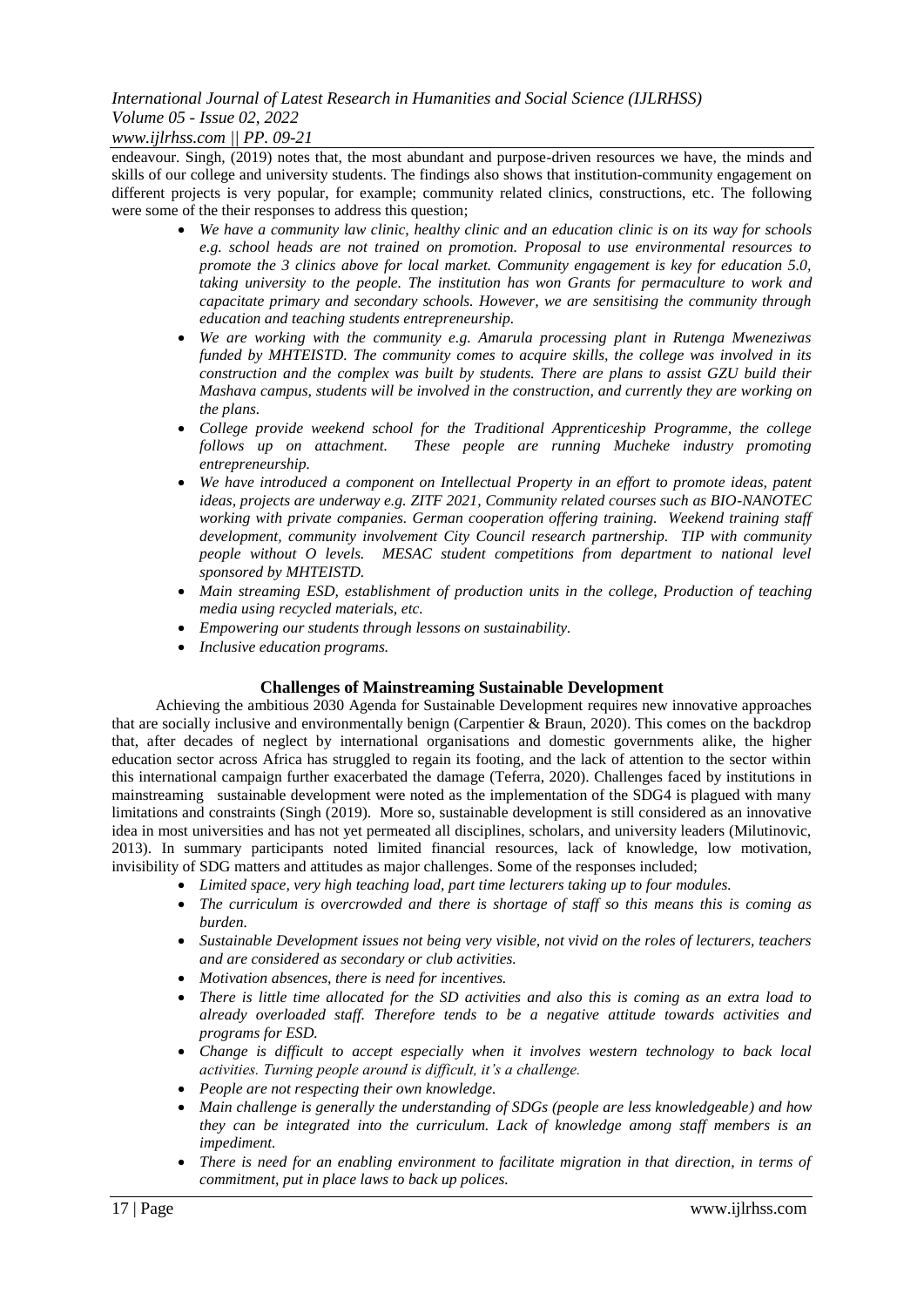*www.ijlrhss.com || PP. 09-21*

- *Attitude towards environment needs training. Attitude of staff members towards SD programs.*
- *People are negative about their country.*
- *Financial problems.Financial constraints on machinery. Challenge of resources.*
- *Lack of funding, more so institutions not prepared to fund themselves.*
- *Financial resource is a challenge institution relies on fees. No resources to implement.*
- *Too much unemployment.*

As an expansion to the question on challenges, participants were asked to identify the causes of the challenges. This will help to reorient education to address sustainability and the understanding of sustainability. The following came out;

- Institutions were not proactive in development of SDG programs.
- Companies were not very supportive.
- Industry business scaling down, companies were closing shop, students were failing to get attachment. Attachment at college was not effective for example;*engineering students should be able to solve problems.*
- Fear of technology and change.
- Conversional programmes were underfunded in terms of training equipment as a result there were no modern equipment in the departments.
- Negative politics.
- Student enrollment had increased but there was no adequate equipment. A quarter of machines were functional, institutions could not afford to buy new equipment.
- Purchase or service of equipment required forex (US) not RTGS.
- TAP programme was funded by German, there was strict follow up when it started. The college took over with the same standards. However, the challenge was on tooling of graduates after training. German used to provide equipment.

#### **Strategies for Mainstreaming SDGs**

To achieve the SDGs by 2030, there is need to intensely step up the pace and breadth of implementation and truthfully embrace the principles of inclusion and sustainability, (Singh, 2019). Universities, colleges, and other higher education institutions (HEIs) are one of the most significant incubators of ideas and solutions to global problems, and their central position amongst networks of government, civil society and industry partners meaning that they have vast potential to generate positive impact (UNESCO,2020). Participants proposed strategies for the institutions to mainstream SDGs. The responses included; partnerships, capacitation of communities, commitment, Government involvement, sensitisation programs etc.

- The need for partnerships with international community, emic of evidence to chart the way forward and to pay attention to the specific conditions.
- Communities need capacitation to be self-sustained. *The problem goes back to the colonial era. Therefore community engagement/capacitation is important. Funds should go to the communities for; education and to gather internal/indigenous data. Since people do not know much about community activities. There is therefore a need for research the university and capacity build researchers. There is need for specific knowledge.*
- UN should not regard Zimbabwe as poor but as developing at its own pace.
- Capacity building support for the people is needed to tap their knowledge, give them resources to deal with hunger and health because they are disadvantaged. *There is need to distribute resources e.g. COVID vaccines.* Higher education should distribute to the communities. Institutions are not networking enough on environment issues and competition should stop so that they work together when there is a grant. Furthermore, institutions should collaborate and continue working even when donor funding stops.
- Education is key: there should be interaction with communities, for a buy in, people in the know of what is happening should be on board. Full throttle in education for buy in appreciation.
- Commitment from individual to national level is a requirement, this can start from the grass roots.
- Production unit: departments to generate income.
- Government involvement is a requirement. GVT should provide startup capitals and, prioritise funding.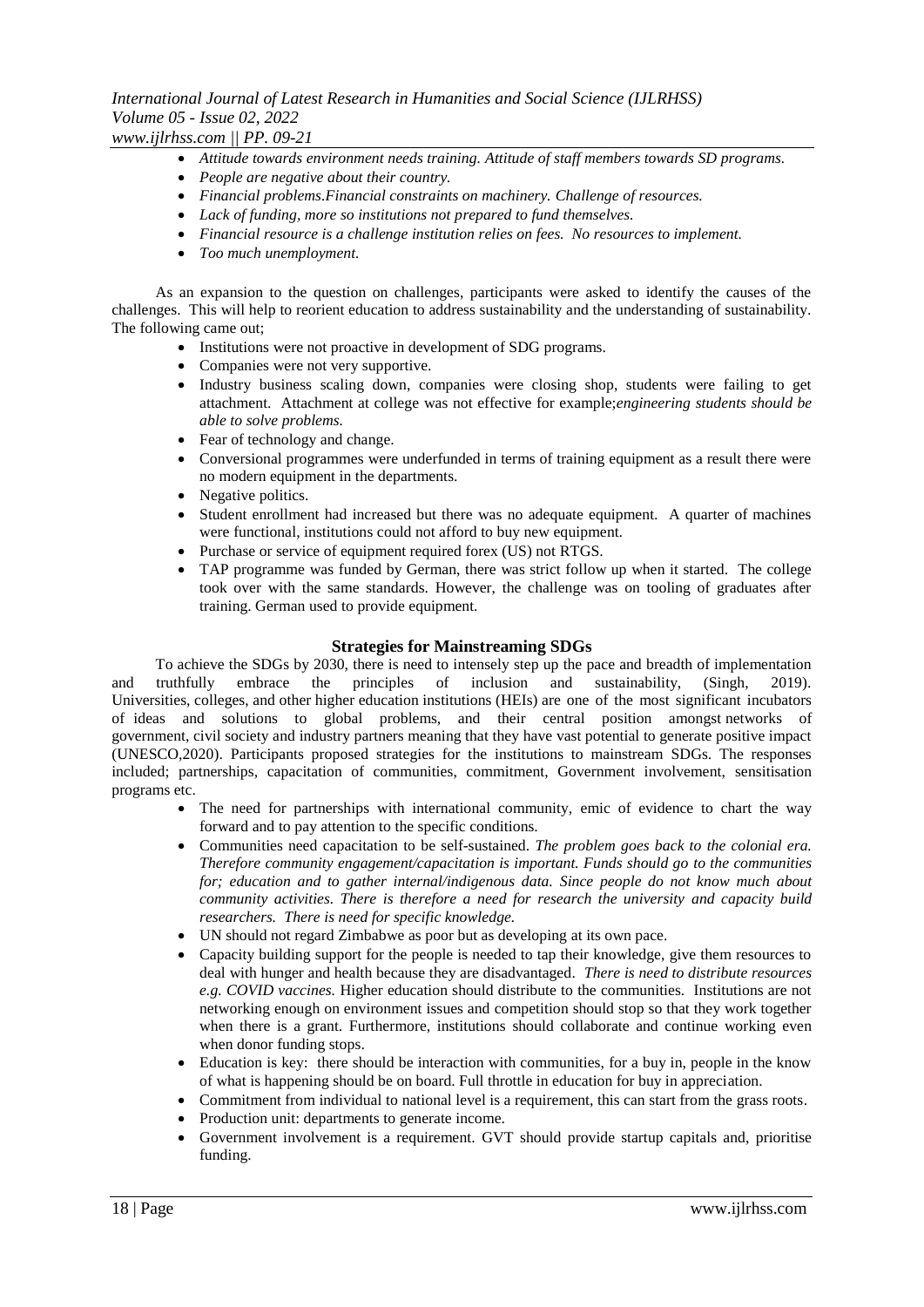## *International Journal of Latest Research in Humanities and Social Science (IJLRHSS) Volume 05 - Issue 02, 2022 www.ijlrhss.com || PP. 09-21*

- There is need for long-term strategies for example empowering of lecturers to be conversant with new technology, need of follow up and funding. This is achievable with a political will.
- Ministry should invigorate production to buy equipment. Lecturers and students who participate in the projects should be awarded. Ministry to allow students to go out of the country for attachment. Polytechnic curriculum should identify competence gaps and liaise with industrialists. Curriculum change after every 3 years is important. There is need for a demand driven curriculum. *COVID induced lockdown affected review of ND, HND curriculums they were last reviewed in 2018.*
- Infusionof SDG goals into the college curriculum as well as school curriculum.
- More time should be allocated to SD activities and programs.
- Having more sensitisation programs on SDGs.
- Encouraging theuse of gender neutral terms, chairperson, head, etc.
- Having structures to cater for SD issues especially sexual harassment, counselling, disabled, etc.

### **Conclusions**

- Institutions in the study were at different levels of interpretation, understanding and implementation of Agenda 2030 for Sustainable Development Goals. Hence differences in orientation toward the education for sustainable development. The majority of the participants did not have an all-inclusive knowledge and comprehension of ESD integration as an all-embracing systemic concept or a holistic approach to integrating ESD into the curriculum. Mainstreaming ESD should embrace both curriculum and institutional change so as to contribute to the overall re-orientation of education towards sustainability.
- Apart from marginalised SDG related content and programmes that have already been running in the institutions well before the adoption of the 2030 Agenda for Sustainable Development in September 2015, limited deliberate institutional sustainable development policies, strategies and programmes were realised in the study. There is no widespread mainstreaming of ESD Integration Framework in HEIs, arguably more of education about sustainable development than education for sustainable development. In other words, SDG content and practice are narrowly embedded within policies and specific areas of the curriculum.

#### **Recommendations**

- Having explored the provision of quality and sustainability in higher education in greater depth, a number of overarching recommendations for further consideration and discussions among researchers, policy makers and practitioners can be suggested:
- Education curriculum development institutions, higher education and research organisations should be at the forefront of the search and development of learning for sustainability content and practice, curriculum mainstreaming and institutional mainstreaming to enhance quality.
- Deliberate institutional sustainable development policies and support mechanisms that allow for both curriculum and institutional change to strengthen the overall re-orientation of education towards sustainability and quality education.
- Policy management system should provide guidance, oversight, coordinating, monitoring and evaluation to ensure an effective sustainable, and institutionalised educational response to quality and ESD.
- Support for quality and ESD related research, frameworks, strategies and programmesare needed to enhance both the quality and the evidence base of ESD.
- Support a stronger focus on transformative education, SDG content, practice, ICT and new ways of teaching and learning.
- There is need to empower higher education staff through professional development programs that focus on holistic approaches of sustainable development education and research.
- Higher education institutions are likely to be more successful if they aim at capacity building and training to enable individual and collective leadership for sustainability in higher education
- HEIs should establish sustainability as base line for higher education policies at national, regional and global level.
- Many of the targets may be easier to reach when strong and access equity based infrastructures are made available in education despite education being explicitly mentioned in relation to the outreach in Goal SDG 17. Access and equity to higher education may play a crucial role in reducing these social inequalities.
- Educational managers need to work with staff in their institutions to focus on inclusion, quality, sustainability and access, which are common themes throughout the SDG4 target.
- Investing in state of the art higher education and training institutions which is a core idea of structural approach in education is needed if SDG4 targets are to be achieved.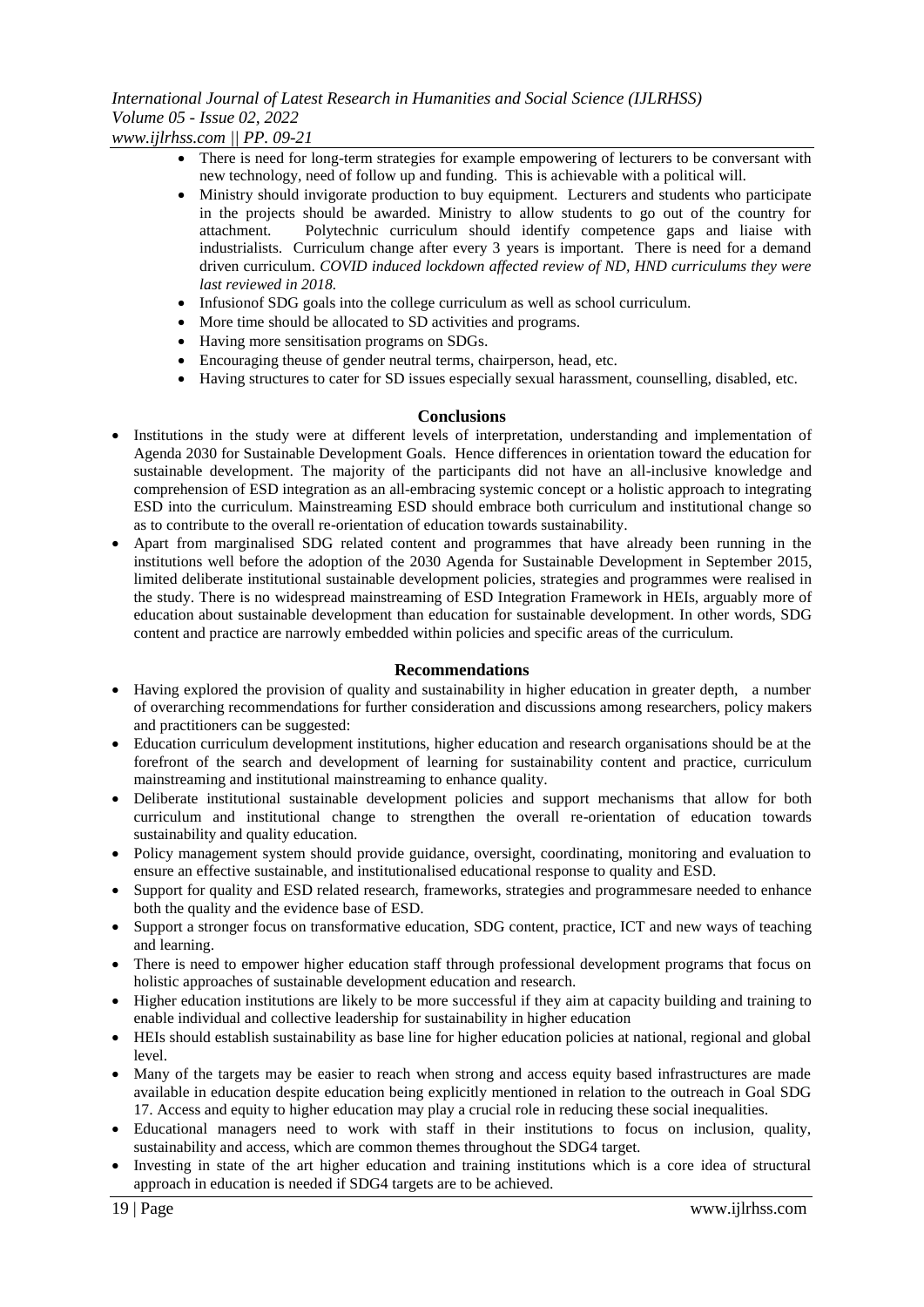*www.ijlrhss.com || PP. 09-21*

- Ensuring sufficient funding and political commitment to invest in higher education quality is essential and a common theme across all SDG4 targets.
- For Zimbabwe, it will also be important to recognise the importance of investing in foreign aid in order to close the economic and social gaps between developed and developing countries (SDG 4.9 and SDG 4.10).
- The implementation and maintenance of high quality higher education systems across Zimbabwe is recommended.
- Zimbabwe higher education need to raise awareness of benefits of learning among citizens and policy makers and putting better quality monitoring systems in place and building partnerships with other relevant stakeholders. There is need to bring higher education training opportunities to the people and also providing high quality teacher training. We need to improve the quality of higher education and develop educational standards that contain local and national issues. The SDGs call for inclusive and accessible education for all, but this might be difficult to attain if higher education institutions are unaware of how to achieve this through their work.

#### **Acknowledgements**

We acknowledge the generous funding from NUST Research Board which awarded a research grant to the Faculty of Science and Technology Education (FSTE), through Prof G.N. Shava. The grant enabled us to collect data from institutions.We also acknowledge the participation of NUST, Great Zimbabwe University (GZU)and Joshua Mqabuko Nkomo (JMN) members of staff for their unweaving participation in the study. We appreciate the Ministry of Higher and Tertiary Education, Innovation, Science and Technology Development (MHTEISTD) for granting us permission to conduct research in the institutions. Finally we acknowledge the team work of FSTE both academic and none academic staff members.

#### **Reference**

- [1]. Bello, S, A. &Johnson, S. (2011). Role of ICT in Managing Higher Education for Sustainable Development. Makerere Journal for Higher Education. [Vol. 3 No. 2.](file:///C:\Users\USER\Downloads\Vol.%203%20No.%202)  [https://www.ajol.info/index.php/majohe/issue/view/8718](file:///C:\Users\USER\Downloads\Vol.%203%20No.%202)
- [2]. Carpentier, C. L. & Braun, H. (2020). Agenda 2030 for Sustainable Development: A powerful global framework, Journal of the International Council for Small Business, DOI: 10.1080/26437015.2020.1714356.
- [3]. Choudhary, S. (2020) Effectiveness of ICT in Education Quality Assurance: A theoretical Perspective. Parichay: Maharaja Surajmal Institute Journal of Applied Research.Vol 3, Issue 2, July-December 2020 [https://msi-ggsip.org/msijr/papers/vol3issue2/3\\_2\\_10.pdf](https://msi-ggsip.org/msijr/papers/vol3issue2/3_2_10.pdf)
- [4]. Ferreira, J, Ryan, L & Tilbury, D. (2006). Whole-school approaches to sustainability: A review of models for professional development in pre-service teacher education, Sydney, Australian Research Institute in Education for Sustainability, p. 99. Available at: http://aries.mq.edu.au/ projects/preservice/files/TeacherEduDec06.pdf
- [5]. Hopkins, C.& McKeown, R. (2002). Education for Sustainable Development: An International Perspective, in D. Tilbury, R.B. Stevenson, J. Fien and D. Schreuder (eds), Environmental Education for Sustainability: Responding to the Global Challenge, Gland, Switzerland and Cambridge, UK, IUCN Commission on Education and Communication.
- [6]. Mader, C., &Rammel, Ch., (2015) Transforming Higher Education for Sustainable Development, UN Sustainable Development Knowledge Platform, [https://sustainabledevelopment.un.org](https://sustainabledevelopment.un.org/)
- [7]. Martín-Garin, A., Millán-García, J.A., Leon,I., Oregi, X., Estevez, J,. &Marieta, C. (2021) Pedagogical Approaches for Sustainable Development in Building in Higher Education. [Journals,](https://www.mdpi.com/about/journals) [Sustainability](https://www.mdpi.com/journal/sustainability) , [Volume 13,](https://www.mdpi.com/2071-1050/13) [Issue 18,](https://www.mdpi.com/2071-1050/13/18) [10.3390/su131810203](https://www.mdpi.com/2071-1050/13/18/10203) <https://www.mdpi.com/2071-1050/13/18/10203>
- [8]. Mandal, A., & Mete, J. (2012). ICT in higher education: opportunities and challenges. Retrieved 04/27/2014 Bhatter College [http://bcjms.bhattercollege.ac.in/ict-in-higher-education-opportunities-and](http://bcjms.bhattercollege.ac.in/ict-in-higher-education-opportunities-and-challenges/)[challenges/.](http://bcjms.bhattercollege.ac.in/ict-in-higher-education-opportunities-and-challenges/)
- [9]. Milutinovic, V. N. (2013).Rethinking higher education for sustainable development in Serbia: an assessment of Copernicus charter principles in current higher education practices Slobodan. Journal of Cleaner Production journal / Journal of Cleaner Production 62 (2014) 107-13: [www.elsevier.com/locate/jclepr.](http://www.elsevier.com/locate/jclepr)
- [10]. Miura, U. (2018).Integrating Education for Sustainable Development (ESD) in Teacher Education in South-East Asia A Guide for Teacher Educator. Bangkok: United Nations Educational, Scientific and Cultural Organization (UNESCO).
- [11]. Moodly, A.L.&Adu, E. O. (2014).Information and Communication Technology (ICT) in Education for Sustainable Development (ESD): Quality Teaching and Learning Outcomes. Kamla-Raj 2014 J